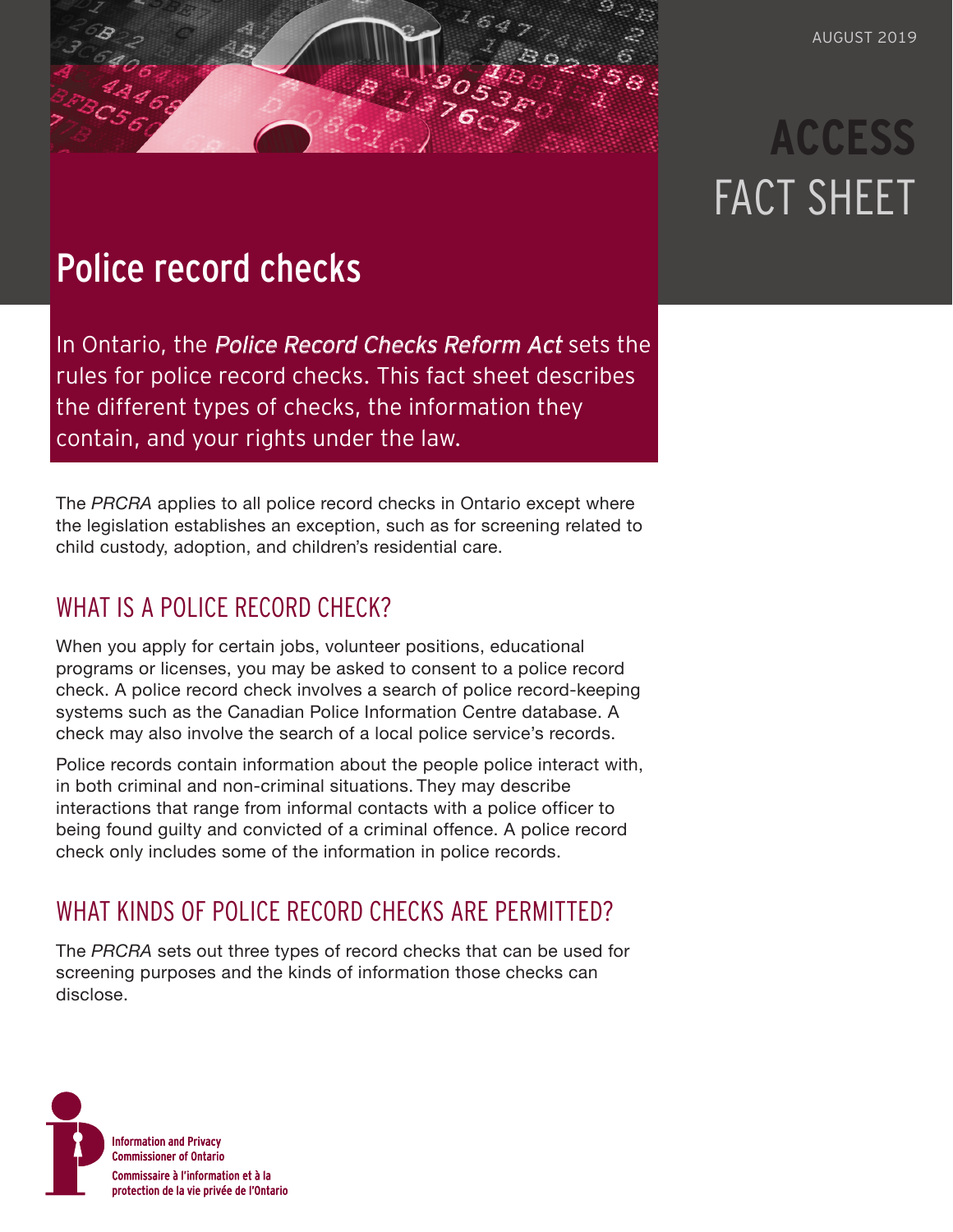It's important to note that police records checks associated with a school or a child care facility (under the *[Education Act](https://www.ontario.ca/laws/statute/90e02)* or the *[Child Care and](https://www.ontario.ca/laws/statute/14c11)  [Early Years Act](https://www.ontario.ca/laws/statute/14c11)*) may disclose additional information.

In all other settings, the *PRCRA* permits only three types of police record checks.

1) A **criminal record check** reveals:

- all criminal convictions on your adult record *except* summary convictions that are more than five years old and any convictions that were pardoned or suspended
- in limited circumstances, findings of guilt under the federal *[Youth](https://www.justice.gc.ca/eng/cj-jp/yj-jj/tools-outils/back-hist.html)  [Criminal Justice Act](https://www.justice.gc.ca/eng/cj-jp/yj-jj/tools-outils/back-hist.html)* (see below)

2) A **criminal record and judicial matters check** includes the same information as a criminal record check and information about:

- any crimes for which you received an absolute or conditional discharge, but only if the check takes place within one year of an absolute discharge and three years of a conditional discharge
- outstanding criminal charges and arrest warrants, and some judicial orders

3) A **vulnerable sector check** may be required if you're applying to work with children, older people or other vulnerable people. It includes the same information as a criminal record check and judicial matters check. It also includes:

- findings of not criminally responsible due to mental disorder made within the past five years, *except* those that led to an absolute discharge
- pardons or suspensions related to sexually-based offences
- non-conviction information information about criminal charges against you that were dismissed, withdrawn or stayed (temporarily stopped), or for which you were acquitted — in defined exceptional circumstances (see below)

#### **I was charged with a crime but not convicted. Will information about this be disclosed? Can I prevent that information from being shared?**

Only a vulnerable sector check can include non-conviction information:

- for certain offences listed in the regulations such as serious crimes including crimes of violence
- if the alleged victim was a child or vulnerable person, and
- if you are reasonably believed to be a risk to a child or vulnerable person (there is a list of factors that determine this in the *PRCRA*).

If a vulnerable sector check contains non-conviction information that you feel should not be included, you can ask for a reconsideration. You must request the reconsideration in writing to the police record check provider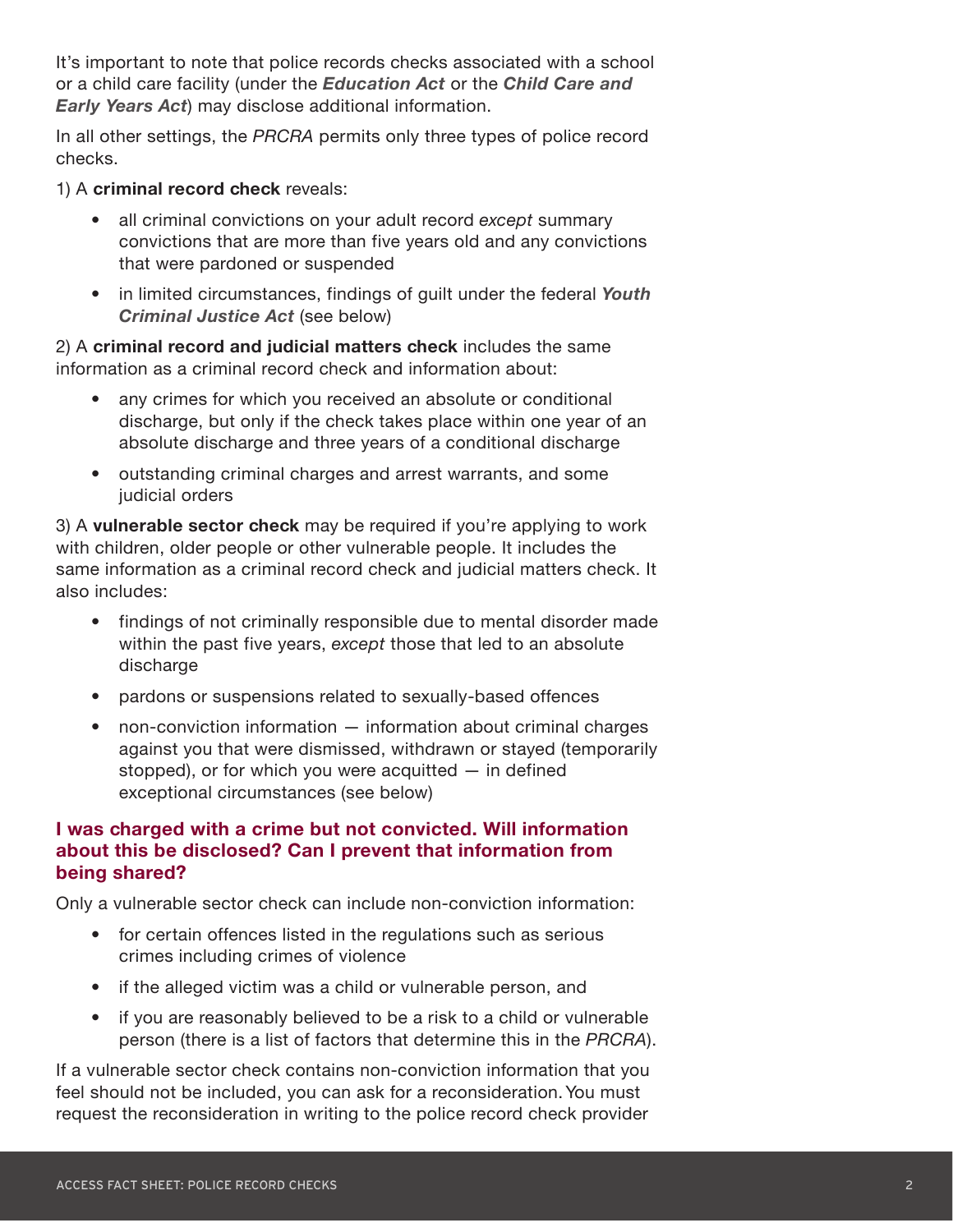within 45 days of receiving your check. The provider must reconsider within 30 days and notify you of its decision in writing.

#### **When I was a teenager, I was convicted of a crime. Will my youth record show up on my police record check now?**

If your youth record is still open, findings of guilt under the *Youth Criminal Justice Act* will appear on your police record check. The period during which a youth record is open is called the access period. As a general rule, once the **access period** ends, youth records are sealed.

The access period depends on the type of offence, your sentence, and whether you are convicted of any other criminal offences. If you are not convicted of any other offences, the access period for a guilty finding is three to five years, depending on the type of offence.

If a youth record is part of a police record check, you will receive it in a separate document. You will also receive a notice that states:

This record contains information about your findings of guilt under the *Youth Criminal Justice Act*. The *Youth Criminal Justice Act* restricts you from sharing this information, and no one may require you to provide it. Remove this record before sharing your police record check with anyone else, including a potential employer or organization with which you seek to volunteer or enter into a contract.

You should note, however, that if you are an adult with an open youth record and convicted of another crime, your youth record will become part of your adult record.

#### **What information cannot be disclosed in a police record check?**

As a general rule, a police record check *cannot* disclose other information such as:

- whether you were a victim or witness of a crime
- if your interaction with the police did not lead to charges, for example, if police detained you under the *Mental Health Act*
- provincial offences, for example under the *Liquor Licence Act* or the *Highway Traffic Act*

## THE POLICE RECORD CHECK PROCESS AND YOUR RIGHTS

#### **Can a prospective employer request a police record check on me without my knowledge?**

No. You must give your consent before the police can run a record check. Before signing a consent form, be sure to read it carefully to find out what type of record check you are consenting to.